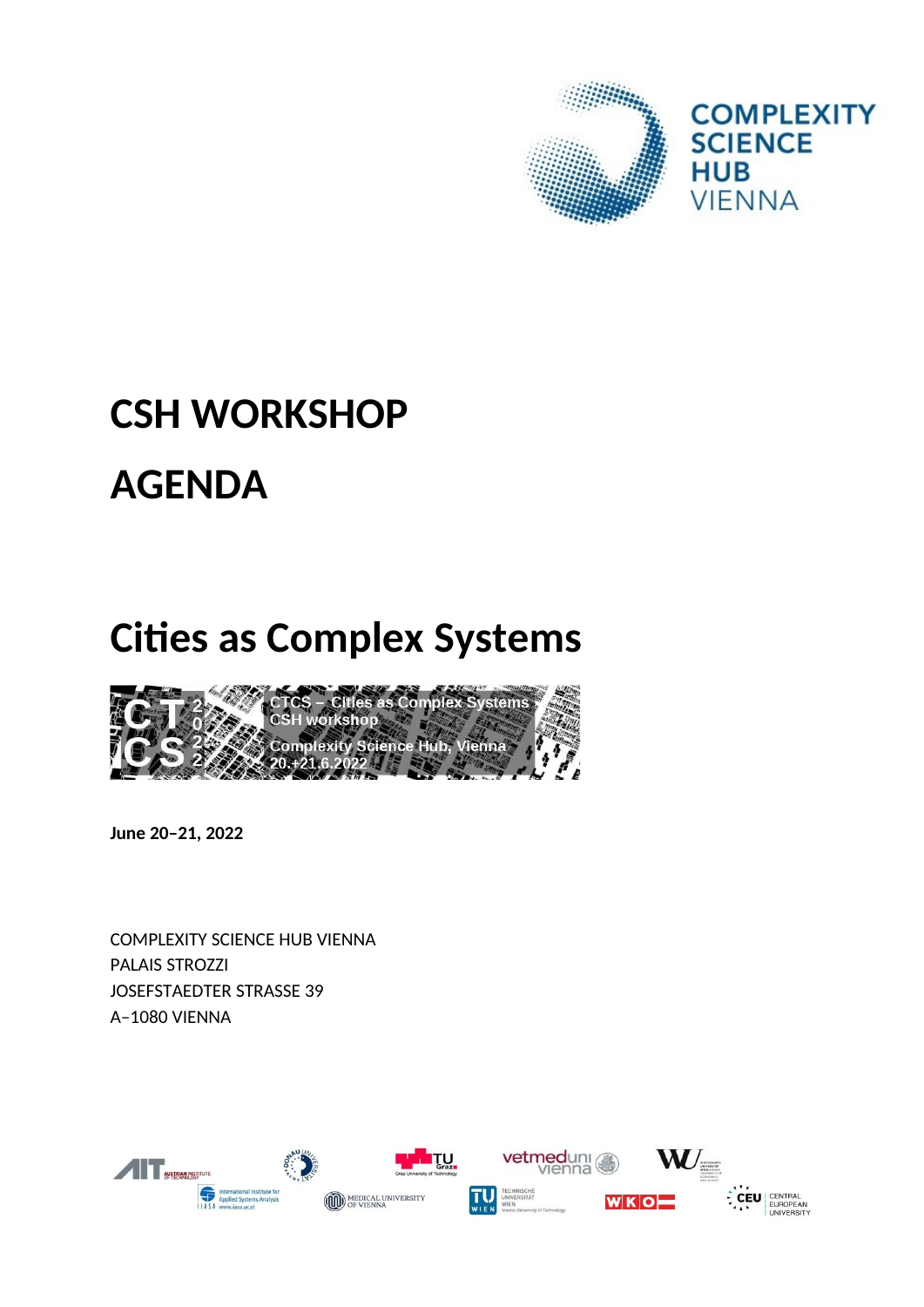

#### **Abstract**

Cities and urban systems represent an interesting object to be studied by physics and complex systems researchers. As they combine tangible physical appearance (infrastructure) with intangible human activities (socioeconomic dynamics), they exhibit a particularly high degree of complexity in space and time. This workshop is dedicated to aspects that are either under-researched or not well linked. As cities are spatial objects, they have been studied by geography and planning disciplines for a long time. However, the complexity understanding only started surpassing a fractal description. The analogy of the city as an organism has a long history, but empirical analysis shows that scaling properties are different from metabolic systems. Reasons and consequences are a matter of ongoing research. Important ideas will be generated and exchanged during the workshop that are expected to substantially contribute to a better understanding.

#### **Workshop Organizers**

Diego Rybski, PIK Potsdam, Germany; Complexity Science Hub Vienna, Austra

Fabiano L. Ribeiro, UFLA, Lavras, Brazil

#### **Invited Participants**

Marc Barthelemy, Université Paris Université Paris-Saclay, France

*Céline Rozenblat*, University of Lausanne (UNIL), Switzerland

Frank Neffke, Complexity Science Hub Vienna, Austra

#### **ABOUT THE COMPLEXITY SCIENCE HUB VIENNA**

The objective of CSH is to host, educate, and inspire complex systems scientists who are dedicated to collect, handle, aggregate, and make sense of big data in ways that are directly valuable for science and society. Focus areas include smart cities, innovation dynamics, medical, social, ecological, and economic systems. CSH is a joint initiative of AIT Austrian Institute of Technology, IIASA International Institute for Applied Systems Analysis, Medical University of Vienna, Vienna University of Technology, Graz University of Technology, and Vienna University of Economics and Business.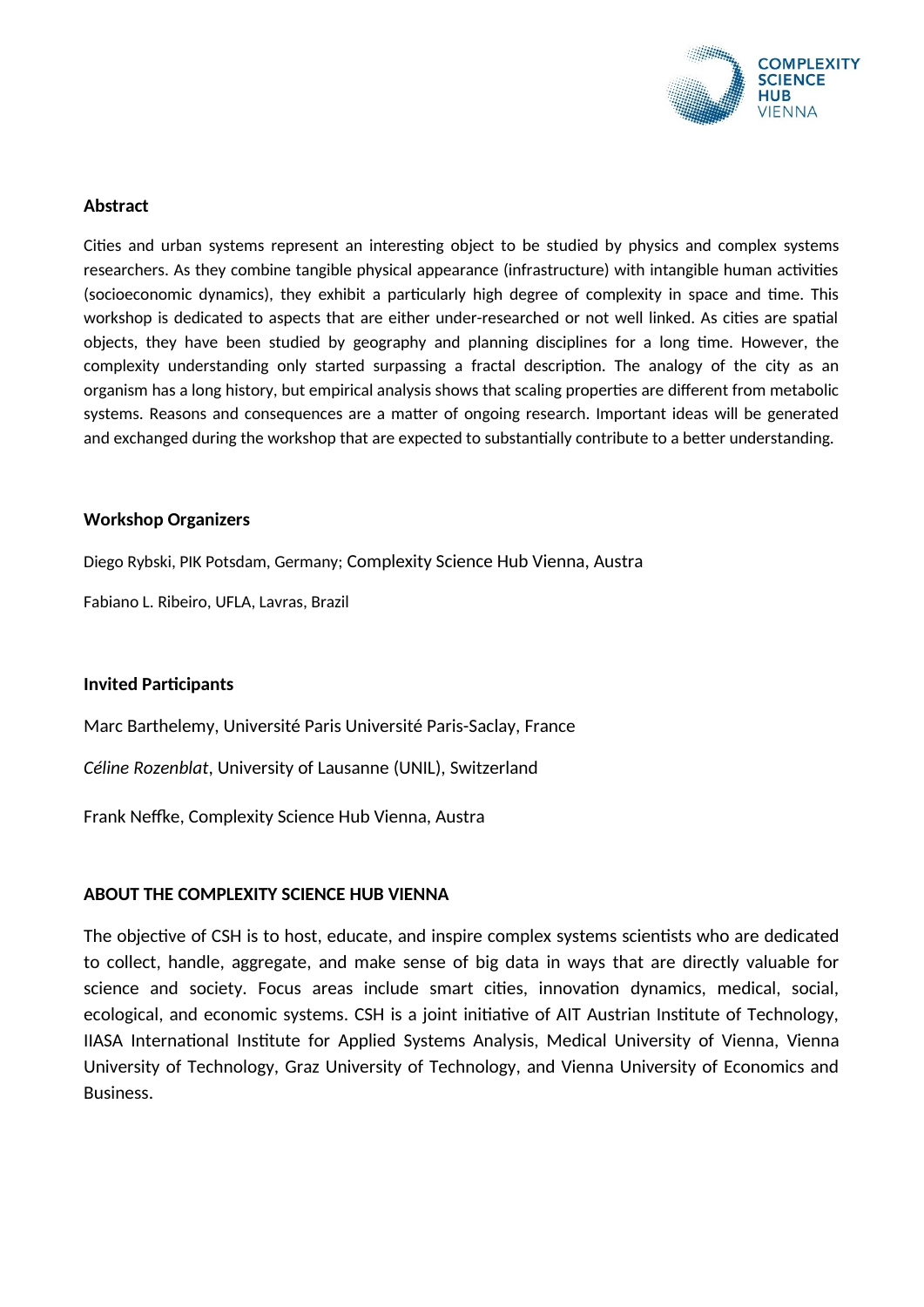

### **AGENDA**

| June 20, 2022 |                                                                                                                                                                                                                                                                                                                                   |
|---------------|-----------------------------------------------------------------------------------------------------------------------------------------------------------------------------------------------------------------------------------------------------------------------------------------------------------------------------------|
| 09:00         | Arrival & registration                                                                                                                                                                                                                                                                                                            |
| 09:30         | <b>Welcome notes</b><br>Stefan Thurner, Diego Rybski, Charlotte Hofer                                                                                                                                                                                                                                                             |
| 09:45         | <b>Keynote (45+15)</b><br>Marc Barthelemy: The growth and statistics of urban populations                                                                                                                                                                                                                                         |
| 10:45         | Coffee break                                                                                                                                                                                                                                                                                                                      |
| 11:00         | Contributed talks (2x[20+10])<br>Alvaro Corral: Finite-size scaling of population distributions over fixed-size cells,<br>multifractality, and unfulfillment of Zipf's law over clusters of populated cells<br>Hadrien Salat: Synthetic population generation and application to studying spatial<br>$\blacksquare$<br>inequality |
| 12:00         | Lunch break                                                                                                                                                                                                                                                                                                                       |
| 13:00         | <b>Keynote (45+15)</b><br>Céline Rozenblat: Resilience and transitions of global complex urban systems                                                                                                                                                                                                                            |
| 14:00         | Contributed talks (2x[20+10])<br>Rafael Prieto Curiel: Central and intermediate cities in Africa<br>Juste Raimbault: Integrating urban models and theories<br>$\blacksquare$                                                                                                                                                      |
| 15:00         | Coffee break                                                                                                                                                                                                                                                                                                                      |
| 16:00         | Contributed talks (2x[20+10])<br>Reik Donner: Urban road networks: Geometric characteristics and generative models<br>$\qquad \qquad \blacksquare$<br>Yurij Holovatch: Physicist's approach to public transportation networks: between data<br>processing and statistical physics                                                 |
| 17:00         | End of day 1                                                                                                                                                                                                                                                                                                                      |
| 19:00         | Dinner (Stiegl Ambulanz)                                                                                                                                                                                                                                                                                                          |